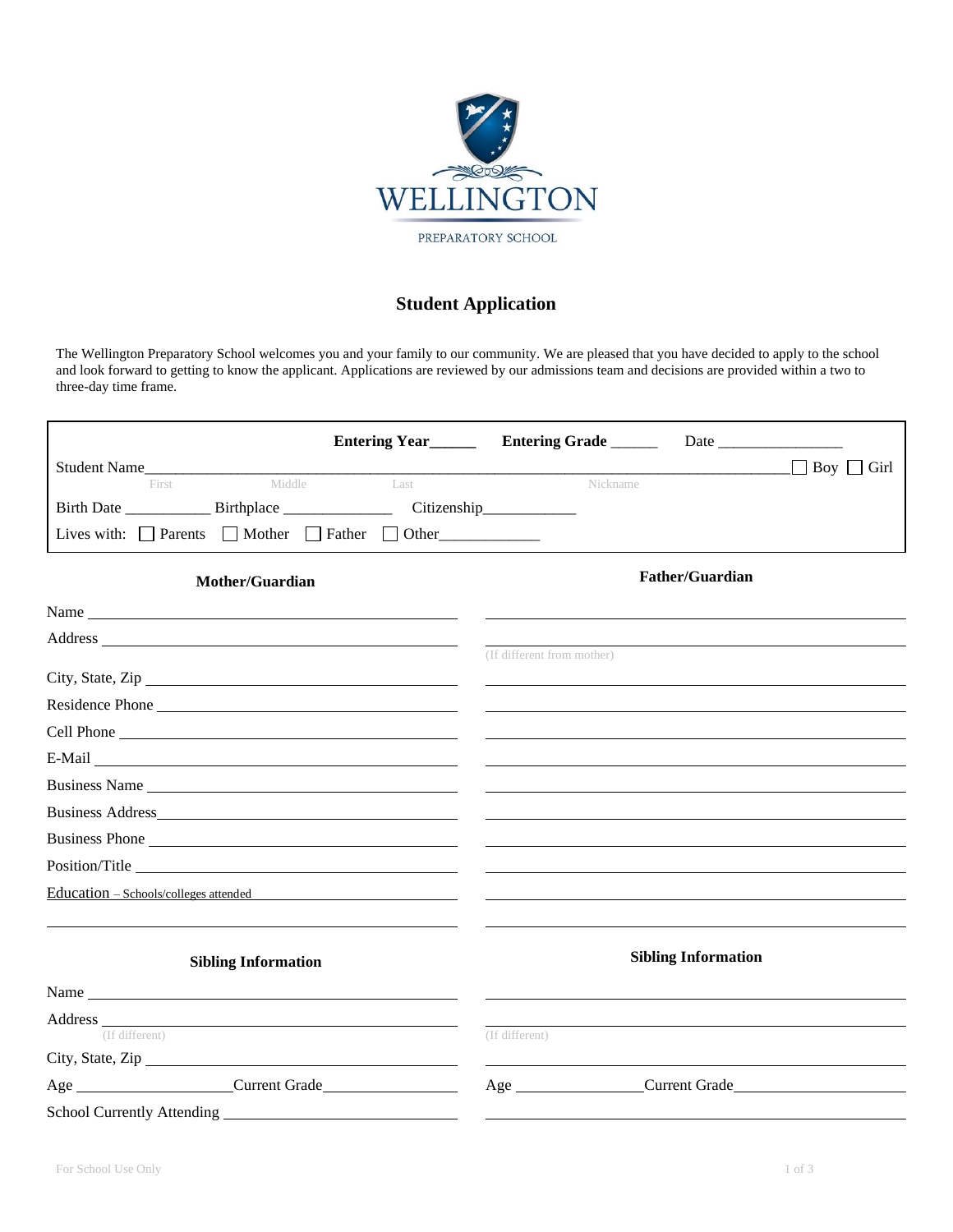

| School Name                                                                                                               | Teacher Name                                                                                                                                                                                                                    |
|---------------------------------------------------------------------------------------------------------------------------|---------------------------------------------------------------------------------------------------------------------------------------------------------------------------------------------------------------------------------|
|                                                                                                                           | School Telephone Number<br><u>Letter</u> <sub>2</sub>                                                                                                                                                                           |
|                                                                                                                           |                                                                                                                                                                                                                                 |
|                                                                                                                           | During the application process, we like to get to know the student. Please answer the questions below as thoroughly as possible.                                                                                                |
| How did you select this school?                                                                                           |                                                                                                                                                                                                                                 |
|                                                                                                                           | What date did your child first enter school (including preschool)?<br>The manufacturer of the state of the state of the state of the state of the state of the state of the state of the state of the state of the state of the |
|                                                                                                                           |                                                                                                                                                                                                                                 |
|                                                                                                                           | Do you know any current Planet Kids families or applying Wellington Prep families? If so, which ones?                                                                                                                           |
| Academic Strengths:                                                                                                       |                                                                                                                                                                                                                                 |
| Any Academic Challenges:                                                                                                  |                                                                                                                                                                                                                                 |
| Please list sports or other activities in which the student has participated (in order of preference):                    |                                                                                                                                                                                                                                 |
|                                                                                                                           |                                                                                                                                                                                                                                 |
|                                                                                                                           | 4.                                                                                                                                                                                                                              |
| Please list any other extracurricular interests, abilities, achievements, musical instruments played:                     |                                                                                                                                                                                                                                 |
| Has the child ever required modifications to his/her school program for social or academic concerns? $\Box$ No $\Box$ Yes |                                                                                                                                                                                                                                 |
| If yes, please explain on a separate sheet of paper.                                                                      |                                                                                                                                                                                                                                 |
| With what aspect of the child's development does he/she struggle with most?<br>Academic Social Behavioral                 | $\Box$ Physical $\Box$ None                                                                                                                                                                                                     |
|                                                                                                                           | Has the applicant ever been evaluated for (if yes, explain on a separate sheet of paper and provide professional reports):<br><b>Behavioral Problems</b><br>$\Gamma$ Yes<br>No<br>Yes                                           |

If yes, please explain: Condition \_\_\_\_\_\_\_\_\_\_\_\_\_\_\_\_\_\_\_\_\_\_\_\_\_\_\_\_\_\_\_\_\_\_\_\_\_\_\_\_ Medication \_\_\_\_\_\_\_\_\_\_\_\_\_\_\_\_\_\_\_\_\_\_\_